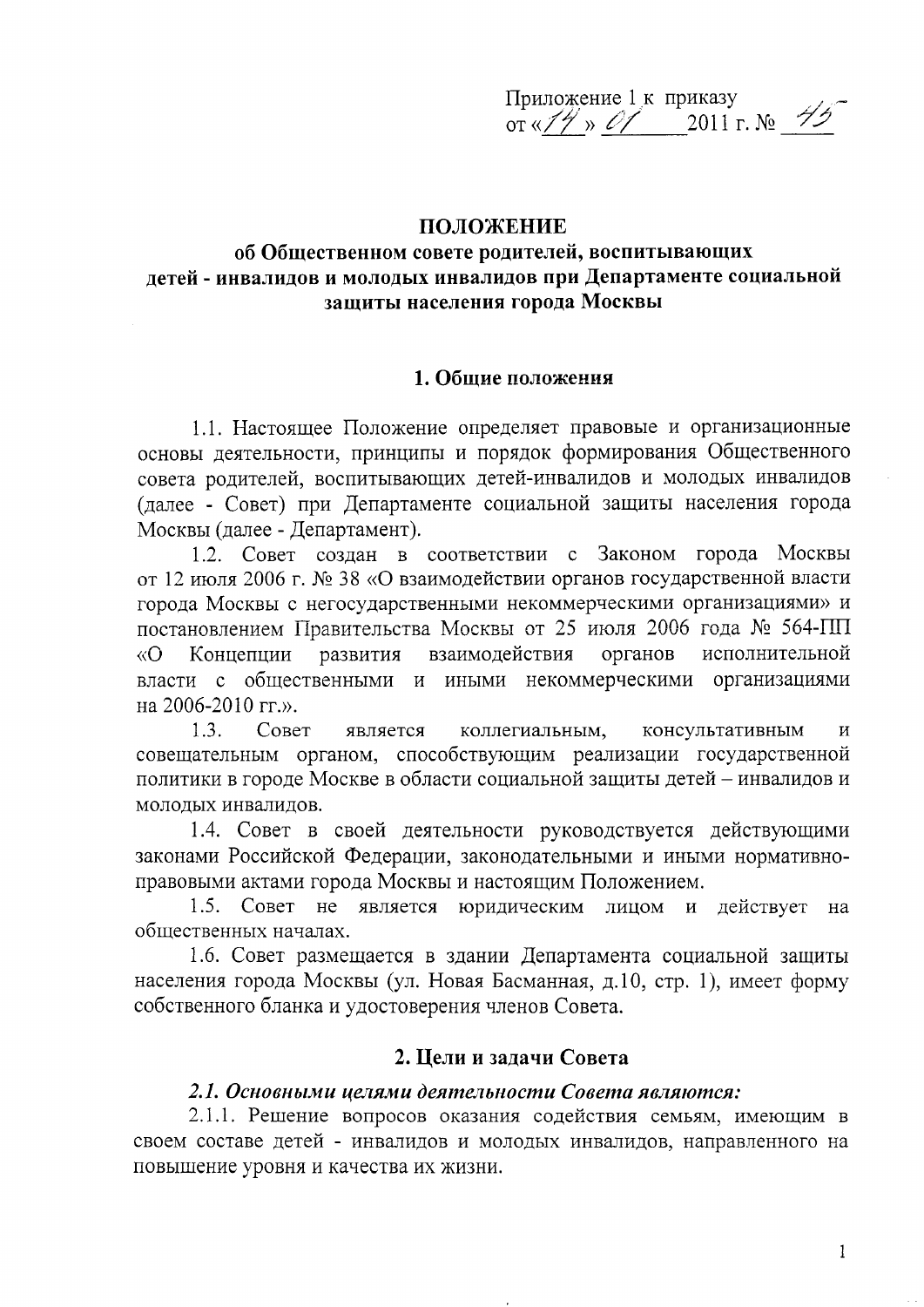2.1.2. Содействие конструктивному сотрудничеству общественных и помощь семьям оказывающих организаций, благотворительных с детьми-инвалидами и молодыми инвалидами с органами исполнительной власти в решении задач государственной поддержки семей с детьмиинвалидами и молодыми инвалидами в городе Москве.

оказание содействия взаимодействия  $\overline{\mathbf{M}}$ 2.1.3. Активизация общественным и прочим организациям, оказывающим помощь и поддержку по различным направлениям детям - инвалидам и молодым инвалидам обеспечения их жизнедеятельности.

2.1.4. Содействие созданию в городе Москве елиной системы комплексной реабилитации детей - инвалидов и молодых инвалидов, жизнедеятельности: медицинское сферы **HX** охватывающей **BCC** обслуживание, образование и профессиональная подготовка, социализация и интеграция в общество, спорт, досуг, сопровождаемое проживание.

2.1.5. Повышение эффективности проводимых мероприятий в городе детей-инвалидов своем составе имеющих  $\mathbf{B}$ семей. поддержке  $\overline{10}$ и молодых инвалидов.

## 2.2. Основными задачами Совета являются:

формированию предложений  $\Pi$ O выработке 2.2.1. Участие  $\overline{B}$ приоритетных направлений политики в отношении детей - инвалидов и молодых инвалидов, развития и поддержки общественных инициатив.

2.2.2. Формирование предложений и участие в разработке и реализации городских целевых программ по социальной интеграции инвалидов и социально значимых проектов в области социальной политики в отношении семей, воспитывающих детей-инвалидов.

2.2.3. Анализ, планирование и содействие выстраиванию социально ориентированного нормативно-правового поля в г. Москве в сфере социальной поддержки семей, воспитывающих детей-инвалидов и молодых инвалидов.

2.2.4. Организация и обеспечение выполнения функций общественного контроля и общественной экспертизы социальных программ, проектов законов и иных правовых актов города Москвы и Российской Федерации, подготовка практических рекомендаций для органов государственной власти.

2.2.5. Содействие созданию открытого информационного пространства для организаций и граждан, участвующих в решении городских социальных программ, а также между органами власти г. Москвы и гражданскими общественными структурами.

2.2.6. Участие в форумах, конференциях, «круглых столах», семинарах, социально-экономического, аспектам различным дискуссиях  $\overline{a}$ общественно-политического и культурного развития города Москвы в сфере социальной политики.

предложений формированию системы мер  $\Pi$ O 2.2.7. Выработка благотворительных общественных  $\overline{\mathbf{M}}$ деятельности стимулирования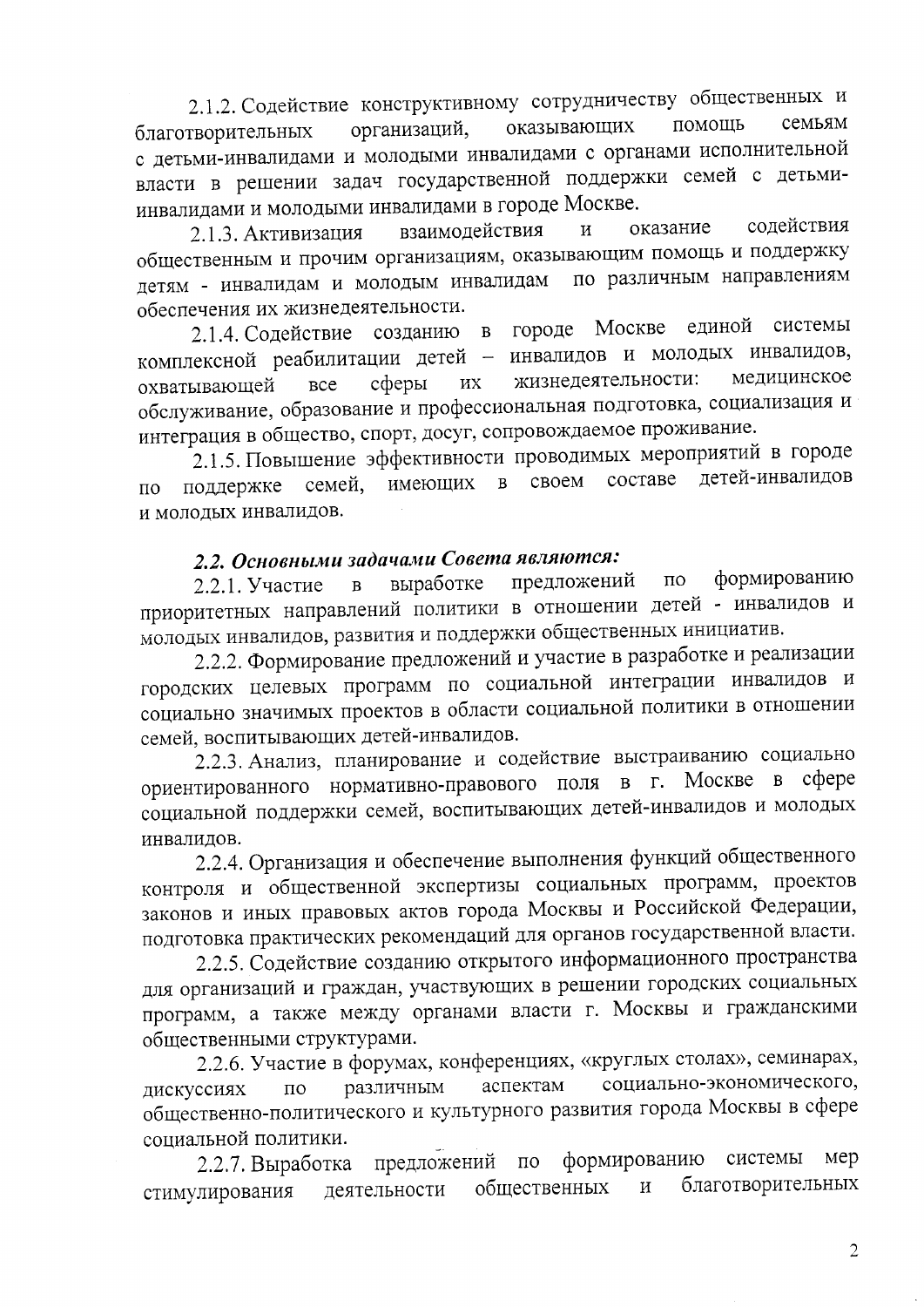организаций, деятельность которых направлена на решение задач социальной поддержки семей, воспитывающих детей-инвалидов.

более эффективной 2.2.8. Содействие в создании условий ДЛЯ деятельности родительской общественности.

2.2.9. Создание окружных Советов;

2.2.10. Участие в организации и проведении благотворительных акций, конкурсов, выставок, фестивалей творчества детей - инвалидов и молодых инвалидов, спартакиад и спортивных состязаний различного ранга для детейинвалидов.

2.2.11. Формирование предложений и оказание содействия в сферах: обеспечения жизнедеятельности детей - инвалидов и молодых инвалидов, их медицинского обслуживания, реабилитации и физического развития, социализации и социальной адаптации, образования и профессиональной подготовки, организации рабочих мест, досуга, летнего отдыха и санаторнокурортного лечения.

CM<sub>H</sub>  $\overline{M}$ работе  $\rm{CO}$ предложений  $\Pi{\rm O}$ Формирование  $2.2.12.$  $\,$  M общественного мнения формирования части общественностью в практической реализации в обществе принципов и норм толерантности, гуманизма и понимания проблем детей - инвалидов и семей, воспитывающих детей - инвалидов и молодых инвалидов.

## 3. Совет имеет право:

3.1. Запрашивать в установленном порядке у органов исполнительной государственных  $\mathbf H$ самоуправления, местного органов власти, Москвы города организаций учреждений, других муниципальных независимо от их организационно - правовой формы, отдельных граждан информацию, необходимую для работы Совета.

представителей органов заседания на свои Приглашать  $3.2.$ самоуправления, иных местного власти, исполнительной органов организаций города Москвы при обсуждении вопросов по направлениям деятельности Совета, решение которых входит в их компетенцию.

3.3. В установленном порядке и в случаях, допускающих открытое родительской общественных организаций  $\mathbf{M}$ участие представителей общественности, в том числе членов Совета, делегировать членов Совета для участия в заседаниях, коллегиях, рабочих совещаниях, общественных советах, комиссиях при рассмотрении законопроектов и иных правовых актов, городских целевых программ и программ социально-экономического развития административных округов города Москвы.

3.4. Проводить мониторинг и общественную экспертизу городских целевых программ, законопроектов и иных правовых актов в сфере социальной политики, направленных на поддержку семей, имеющих в своем составе детей - инвалидов и молодых инвалидов.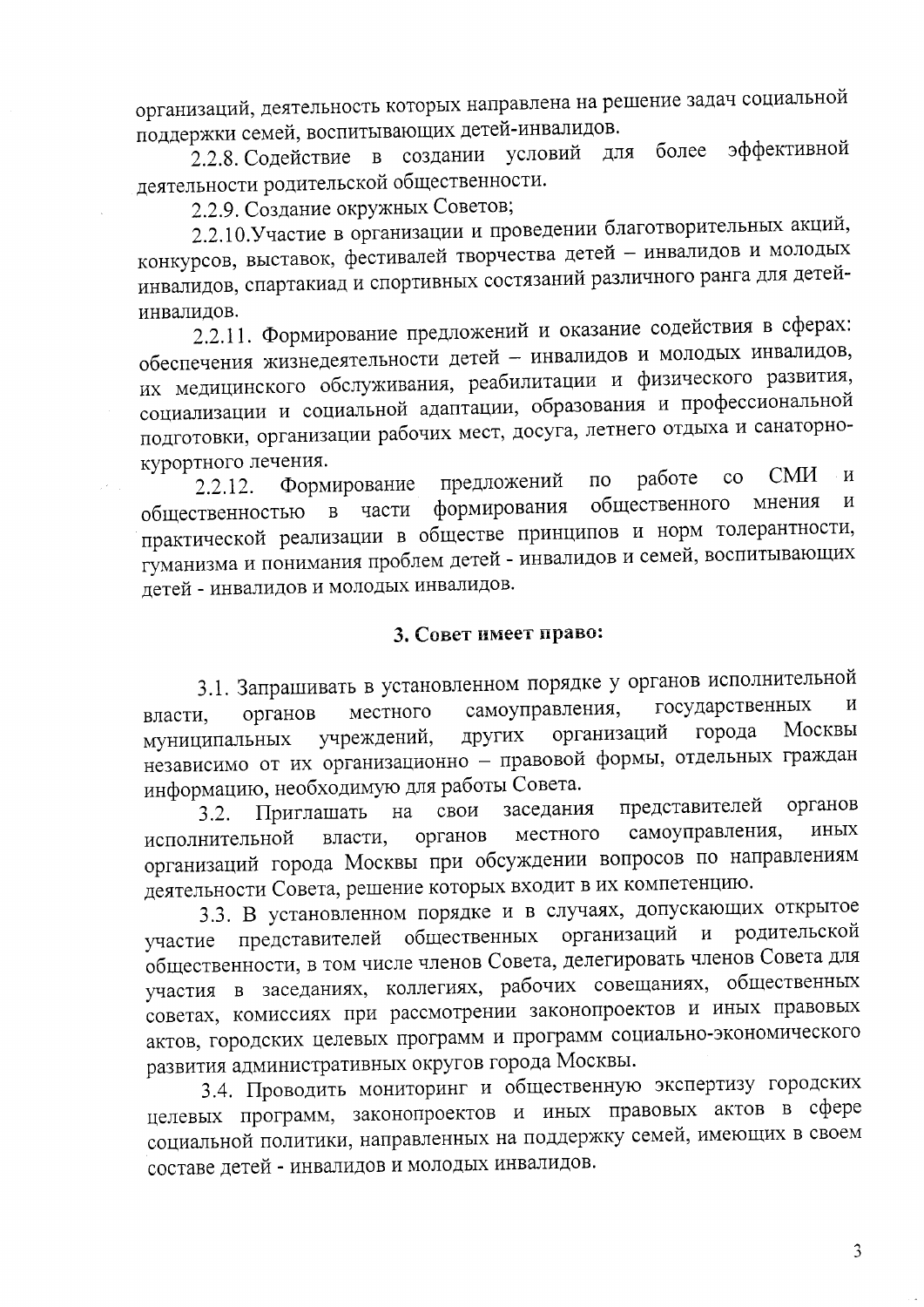## 4. Организационная структура Совета.

4.1. В состав Совета входят родители детей-инвалидов и молодых инвалидов.

4.2. Состав Совета утверждается руководителем Департамента.

4.3. Для подготовки и проработки конкретных вопросов Совет может привлекать на добровольных началах к участию в работе лидеров обшественных организаций.

4.4. Работой Совета руководит председатель, избираемый на общем собрании.

4.5. Совет состоит из председателя, заместителей председателя, (образующих секретарей ответственных помощника председателя, Правление) и членов Совета.

#### 5. Полномочия членов Совета.

#### 5.1. Председатель Совета:

5.1.1. Осуществляет общую координацию деятельности Совета.

5.1.2. Распределяет обязанности между заместителями и членами Совета и координирует их деятельность.

5.1.3. Ведет заседание Совета.

5.1.4. Представляет интересы Совета в органах исполнительной власти.

вопросам распоряжения  $\Pi$ O организационным Готовит  $5.1.5.$ деятельности Совета, организует работу и исполнение решений Совета.

#### 5.2. Заместители председателя:

5.2.1. Оказывают содействие председателю в подготовке заседаний, проектов решений Совета, организации их исполнения.

5.2.2. Осуществляют контроль за выполнением плана работы на текущий период и предоставлением отчета о его выполнении.

5.2.3. Осуществляют координацию работы членов Совета с органами исполнительной власти.

5.2.4. Обобщают информацию о материалах по работе с семьями, воспитывающих детей-инвалидов.

5.2.5. В случае отсутствия Председателя Совета, его функции исполняет один из его заместителей.

#### 5.3. Помощник председателя:

общего, председателю вопросах  $\mathbf{B}$ 5.3.1. Оказывает помощь организационно-технического и информативного характера;

5.3.2. Осуществляет сбор и предоставление необходимой информации;

5.3.3. Участвует в подготовке заседаний Совета;

5.3.4. Помогает в налаживании связи со средствами массовой информации, общественными организациями и фондами помощи детяминвалидам.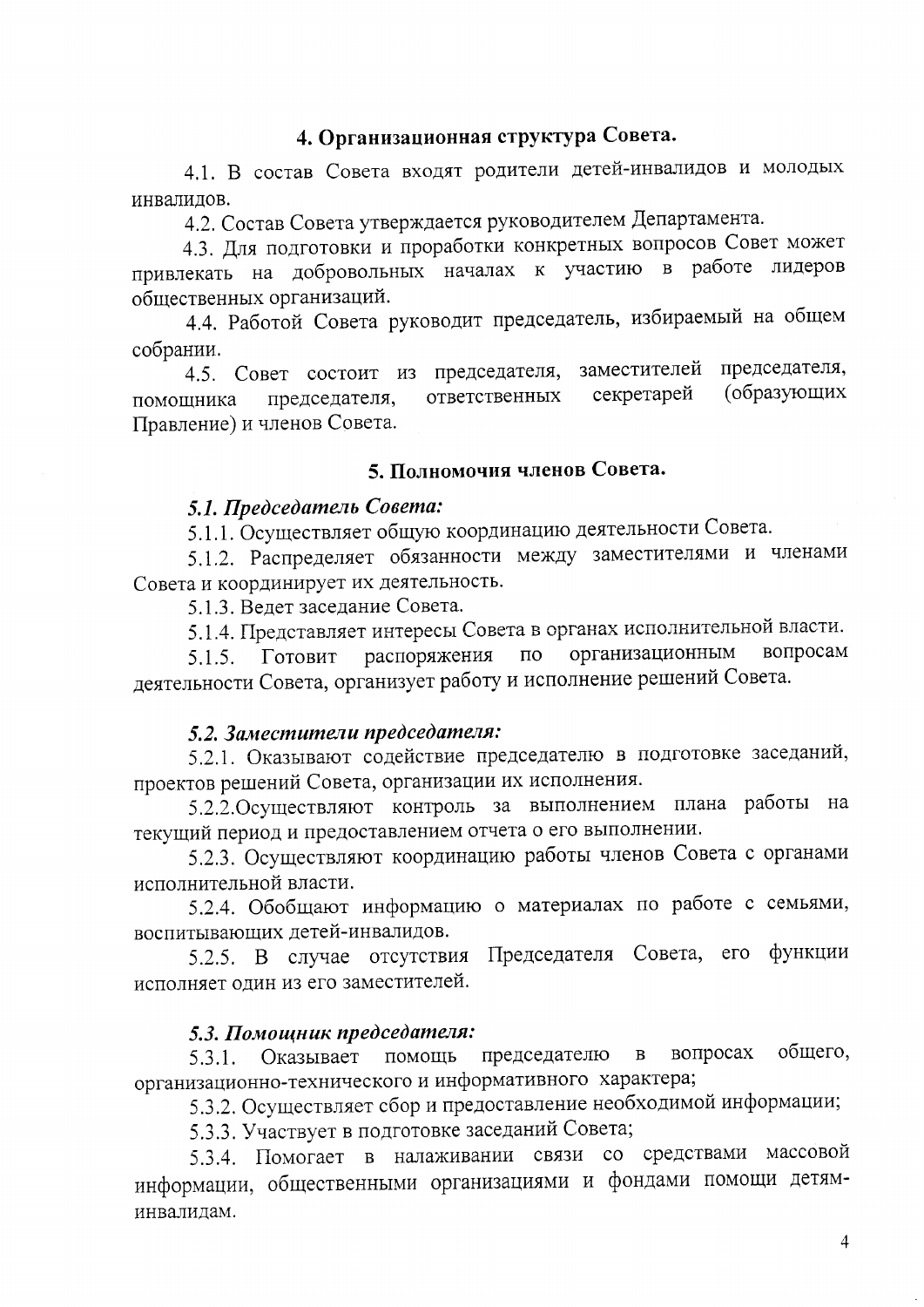## 5.4. Ответственные секретари:

5.4.1. Совместно с председателем и его заместителями составляют план работы Совета.

заседаний Совета, подготовке участие  $\mathbf{B}$  $5.4.2.$ Принимают обеспечивают необходимыми материалами членов Совета.

5.4.3. Обеспечивают своевременное информирование членов Совета об очередном заседании и доводят информацию о текущей деятельности Совета ло членов Совета.

5.4.4. Оформляют протоколы заседаний Совета, проекты решений Совета, ведут всю необходимую для работы Совета документацию. Протоколы заседаний оформляются в течение пяти дней, один экземпляр передается в Департамент.

## 5.5. Члены Совета:

5.5.1. Члены Совета участвуют в заседаниях Совета, имеют равные права и несут равные обязанности.

5.5.2. Представляют Совет в органах государственной власти, органах местного самоуправления и общественных организациях по вопросам деятельности Совета.

5.5.3. Представляют предложения в план работы Совета.

принимают решения, заключения ПО дают Совместно  $5.5.4.$ рассматриваемым вопросам на заседаниях Совета.

5.5.5. Выполняют поручения Совета в соответствии с принятыми решениями.

5.5.6. Вносят предложения по совершенствованию деятельности Совета.

5.5.7. Представляют в Совет перечень мероприятий, проводимых к праздничным датам в своих организациях.

5.5.8. Организуют работу Окружных Советов в соответствии с планом работы Совета.

5.5.9. Принимают участие в конкурсе программ по социальнозначимым мероприятиям;

5.5.10. Осуществляют работу по подготовке материалов деятельности общественных организаций.

5.5.11. Вносят предложения по работе со СМИ и активно с ними взаимодействуют с ними.

5.5.12. Принимают активное участие в подготовке и проведении городских мероприятий.

5.5.13. Члены Совета обязаны выполнять требования настоящего Положения и соблюдать регламент работы Совета. Члены Совета не вправе делегировать свои полномочия другим лицам.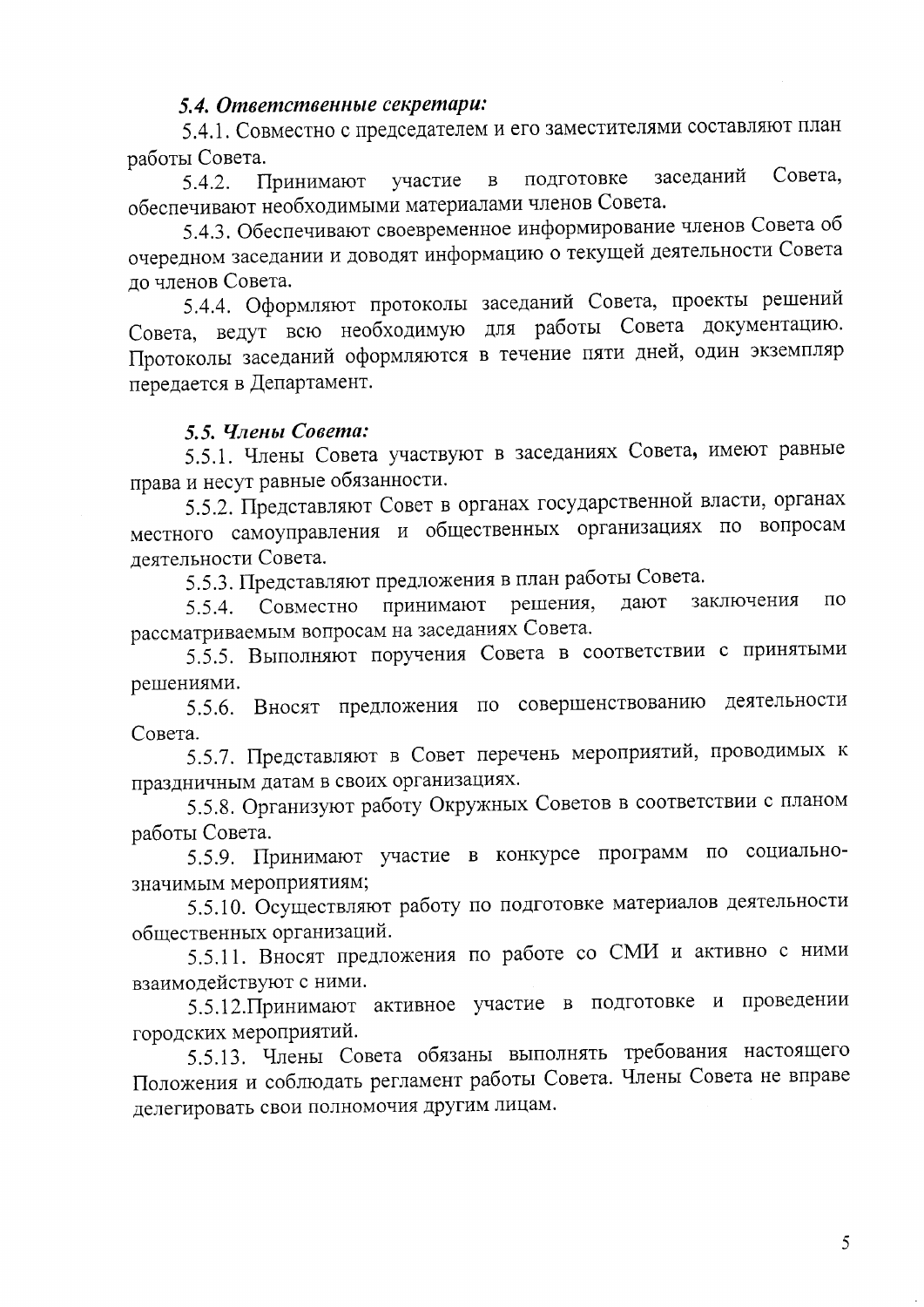# 6. Регламент работы Совета

6.1. Заседание Совета созывается 1 раз в месяц и по мере необхолимости.

6.2. Заседание ведет председатель Совета или его заместитель. Заседание считается правомочным, если на нем присутствуют более половины членов Совета. Принимать участие в работе Совета вправе работники государственных органов, органов местного самоуправления и общественных организаций, имеющих отношение к обсуждаемому вопросу.

6.3. Решение Совета принимается простым большинством голосов присутствующих членов Совета.

6.4. Заседание Совета оформляется протоколом, который ведет отражается особое мнение В протоколе ответственный секретарь. меньшинства или любого члена Совета, несогласного с принятым решением. Протокол и решение Совета подписываются председателем (в его отсутствии - заместителем) и ответственным секретарем Совета, а в случае особого мнения - членами Совета его заявителями.

6.5. Организационно-техническое и информационное обеспечение работы Совета осуществляется Управлением по социальной интеграции лиц с ограничениями жизнедеятельности Департамента.

6.6. Решения Совета являются обязательными к исполнению.

6.7. По итогам работы Совета 1 раза в год готовится отчет, который предоставляется руководителю Департамента. На заседаниях Совета заслушиваются отчеты о своей работе руководства и членов Совета.

6.8. Срок полномочий Совета составляет два года и пролонгируется в случае его успешной работы.

6.9. Членство в Совете прекращается в случае добровольного выхода из Совета на основании письменного заявления или исключения, как меры общественного воздействия, за нарушение исполнения обязанностей, возложенных на члена Совета, а также многократного (3 и более раз подряд) пропуска заседаний Совета без уважительной причины на основании решения Совета.

6.10. Новые члены вводятся в состав Совета по рекомендации руководителя Департамента, членов Совета, общественных организаций, окружных управлений социальной защиты населения города Москвы на основании решения Совета.